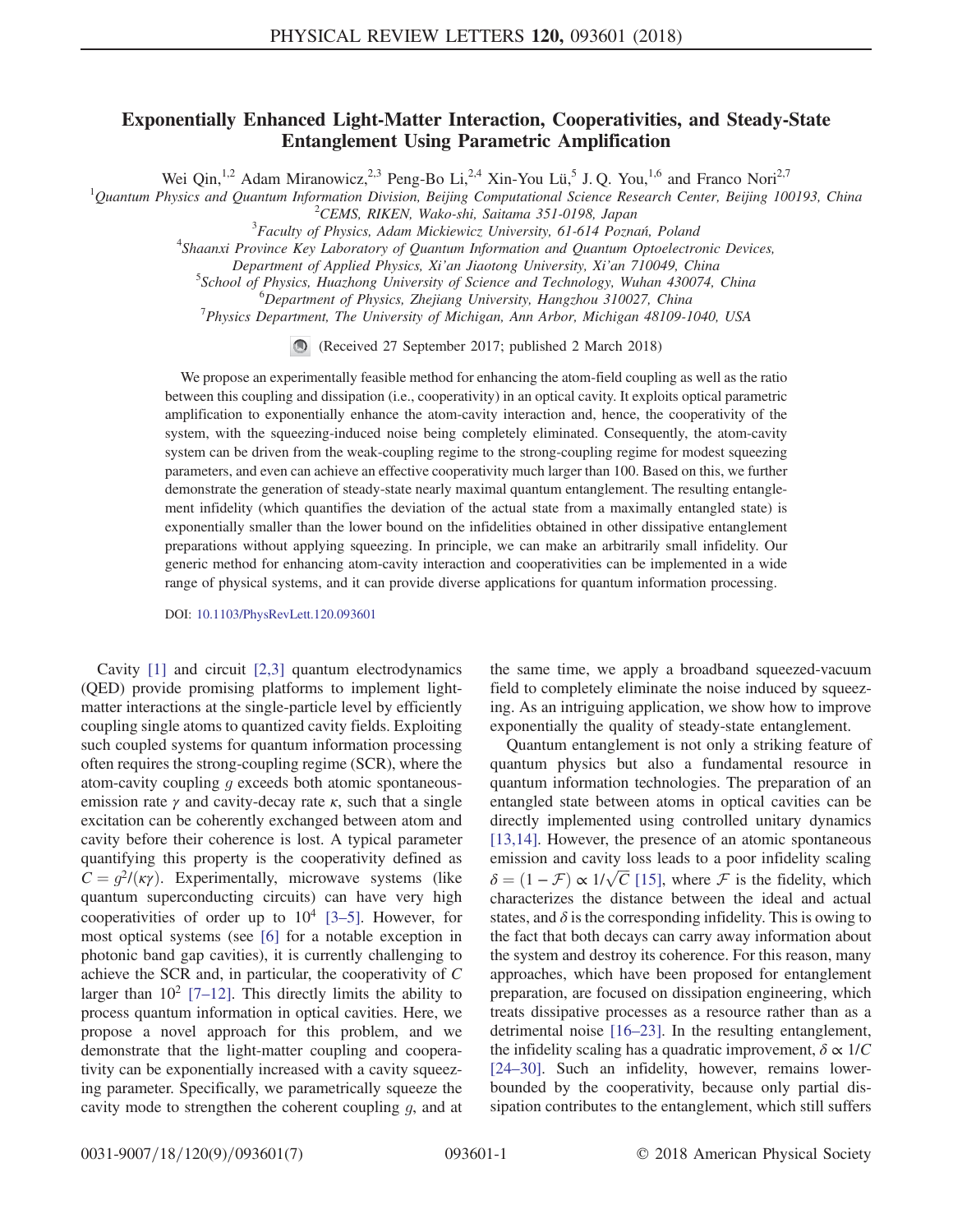<span id="page-1-0"></span>

FIG. 1. Schematics of the proposed method for enhancing cooperativity and maximizing steady-state entanglement. (a) Two driven atoms are trapped inside a single-mode cavity, which contains a  $\chi^{(2)}$  nonlinear medium strongly pumped at amplitude  $\Omega_p$ , frequency  $\omega_p$ , and phase  $\theta_p$ . The cavity couples to a squeezed-vacuum reservoir, which is generated by optical parametric amplification (OPA) with a squeezing parameter  $r_e$  and a reference phase  $\theta_e$ . As depicted in (b), the three-level atoms (in the  $\Lambda$  configuration) are coupled to the cavity mode with a strength g. In addition, the transition with Rabi frequency  $\Omega$  $(\Omega_{\text{MW}})$  is driven by a laser (microwave) field of frequency  $\omega_L$  $(\omega_{\text{MW}})$ . We also assume that, along with a cavity decay rate  $\kappa$ , the excited state  $|e\rangle$  of the atoms decays to the ground states  $|g\rangle$  and  $|f\rangle$  at rates  $\gamma_q$  and  $\gamma_f$ , respectively.

errors from other kinds (or channels) of dissipation. In this Letter, we demonstrate that our approach for the cooperativity enhancement can lead to an exponential suppression of undesired dissipation and, as a consequence, of the entanglement infidelity. Since the discussed model is generic, our proposal can be realized in a wide range of physical systems, in particular, optical cavities.

Basic idea.—As depicted in Fig. [1\(a\)](#page-1-0), we consider a quantum system consisting of two Λ atoms and a  $\chi^{(2)}$ nonlinear medium. The atoms are confined in a singlemode cavity of frequency  $\omega_c$ . The ground states of each atom,  $|g\rangle$  and  $|f\rangle$ , are excited to the state  $|e\rangle$ , respectively, via a laser drive with Rabi frequency Ω and the coupling to the cavity mode with strength  $q$ , as shown in Fig. [1\(b\).](#page-1-0) If the nonlinear medium is pumped (say, at frequency  $\omega_p$ , amplitude  $\Omega_p$ , and phase  $\theta_p$ ), then the cavity mode can be squeezed along the axis rotated at the angle  $(\pi - \theta_p)/2$ . When  $\Omega_p$  is close to the detuning  $\Delta_c = \omega_c - \omega_p/2$ , the atom-cavity coupling can be enhanced exponentially with a controllable squeezing parameter  $r_p =$  $(1/4) \ln [(1 + \alpha)/(1 - \alpha)]$ , where  $\alpha = \Omega_p / \Delta_c$ . Meanwhile, squeezing the cavity mode also induces thermal noise and two-photon correlations in the cavity. In order to suppress them, a possible strategy is to use the squeezed vacuum field to drive the cavity [31–[36\].](#page-5-1) This causes the squeezed-cavity mode to equivalently interact with the thermal vacuum reservoir, and therefore, it yields an effective cooperativity exhibiting an exponential enhancement with  $2r_p$ .

Furthermore, to generate steady-state entanglement, we tune the squeezed-cavity mode to resonantly drive the transition  $|f\rangle \rightarrow |e\rangle$ , and as a result, the excitationnumber-nonconserving processes would be strongly suppressed. Thus, in the limit of  $\Omega \ll g_s$ , the groundstate subspace, spanned by  $\{|\phi_{\pm}\rangle = (|gg\rangle \pm |ff\rangle)|0\rangle_s/\sqrt{2}$ ,<br>ly  $\lambda = (|gf\rangle + |fg\rangle)|0\rangle_s/\sqrt{2}$ , is decounded from all  $|\psi_{\pm}\rangle = (|gf\rangle \pm |fg\rangle)|0\rangle_s/\sqrt{2}$ , is decoupled from all<br>of the excited states except the dark state  $|D\rangle$ of the excited states except the dark state,  $|D\rangle =$  $(|fe\rangle - |ef\rangle)|0\rangle_s/\sqrt{2}$ , from the atom-cavity interaction.<br>Here the number refers to the squeezed-cavity photon Here, the number refers to the squeezed-cavity photon number. For entanglement preparation, in order to be independent of an initial state, we apply an off-resonant microwave field of frequency  $\omega_{\text{MW}}$  to couple  $|g\rangle$  and  $|f\rangle$ with the Rabi frequency  $\Omega_{\text{MW}}$ , as shown in Fig. [1\(b\)](#page-1-0), to drive the transitions  $|\phi_{-}\rangle \rightarrow |\phi_{+}\rangle \rightarrow |\psi_{+}\rangle$ . Subsequently, the laser drive  $\Omega$  excites  $|\psi_+\rangle$  to  $|D\rangle$ , which then decays to  $|\psi_-\rangle$  via atomic spontaneous emission. The populations initially in the ground-state subspace are, thus, driven to and trapped in  $|\psi_-\rangle$ , resulting in a maximally-entangled steady state, the singlet state  $|S\rangle = (|gf\rangle - |fg\rangle)/\sqrt{2}$ ,<br>between the atoms In contrast to previous proposals of between the atoms. In contrast to previous proposals of entanglement preparation that relied on the unitary or dissipative dynamics, and where the entanglement infidelities were lower-bounded by the system cooperativities [\[15,24](#page-4-6)–28], our approach can, in principle, make the entanglement infidelity arbitrarily small by increasing the squeezing parameter of the cavity mode for a modest value of the cooperativity.

Enhanced light-matter interaction and cooperativity.— Specifically, in a proper observation frame, the Hamiltonian determining the unitary dynamics of the system reads (hereafter, we set  $\hbar = 1$ )

$$
H(t) = \sum_{k} (\Delta_e |e\rangle_k \langle e| + \Delta_f |f\rangle_k \langle f|) + H_{\text{NL}} + H_{\text{AC}}
$$

$$
+ \frac{1}{2} \Omega_{\text{MW}} \sum_{k} (|f\rangle_k \langle g| + \text{H.c.}) + V(t). \tag{1}
$$

Here,  $k = 1$ , 2 labels the atoms,  $H_{\text{NL}} = \Delta a^{\dagger} a + \frac{1}{2} Q (a^{i\theta} a^2 + H c)$  is the nonlinear Hamiltonian  $\Delta_c a^{\dagger} a + \frac{1}{2} \Omega_p (e^{i\theta_p} a^2 + \text{H.c.})$  is the nonlinear Hamiltonian for degenerate parametric amplification,  $H_{AC}$ Hamiltonian, and  $V(t) = \frac{1}{2} \Omega e^{i\beta t} \sum_{k} [(-1)^{k-1} |g\rangle_{k} \langle e| + \text{H.c.}]$  $\sum_k (a|e\rangle_k \langle f| + \text{H.c.})$  is the atom-cavity coupling<br>Ignificantly and  $V(t) = \frac{1}{2} \Omega e^{i\beta t} \sum_{k=1}^{\infty} [(-1)^{k-1} |\phi\rangle_{k=1}^{\infty}]$ describes the interaction of a classical laser drive with the atoms. The detunings are  $\Delta_e = \omega_e - \omega_a - \omega_{\text{MW}} - \omega_p/2$ ,  $\Delta_f = \omega_f - \omega_q - \omega_{\text{MW}}$ , and  $\beta = \omega_L - \omega_{\text{MW}} - \omega_p/2$ , where  $\omega_L$  is the laser frequency of the atom drive and  $\omega_z$  is the frequency associated with layel  $|z\rangle$  ( $z = a, f, g$ ). Upon frequency associated with level  $|z\rangle$  ( $z = g, f, e$ ). Upon introducing the Bogoliubov squeezing transformation  $a_s = \cosh(r_p)a + \exp(-i\theta_p)\sinh(r_p)a^{\dagger}$  [\[37\]](#page-5-2),  $H_{NL}$  is diagonalized to  $H_{\text{NL}} = \omega_s a_s^{\dagger} a_s$ , where  $\omega_s = \Delta_c \sqrt{1 - \alpha^2}$  is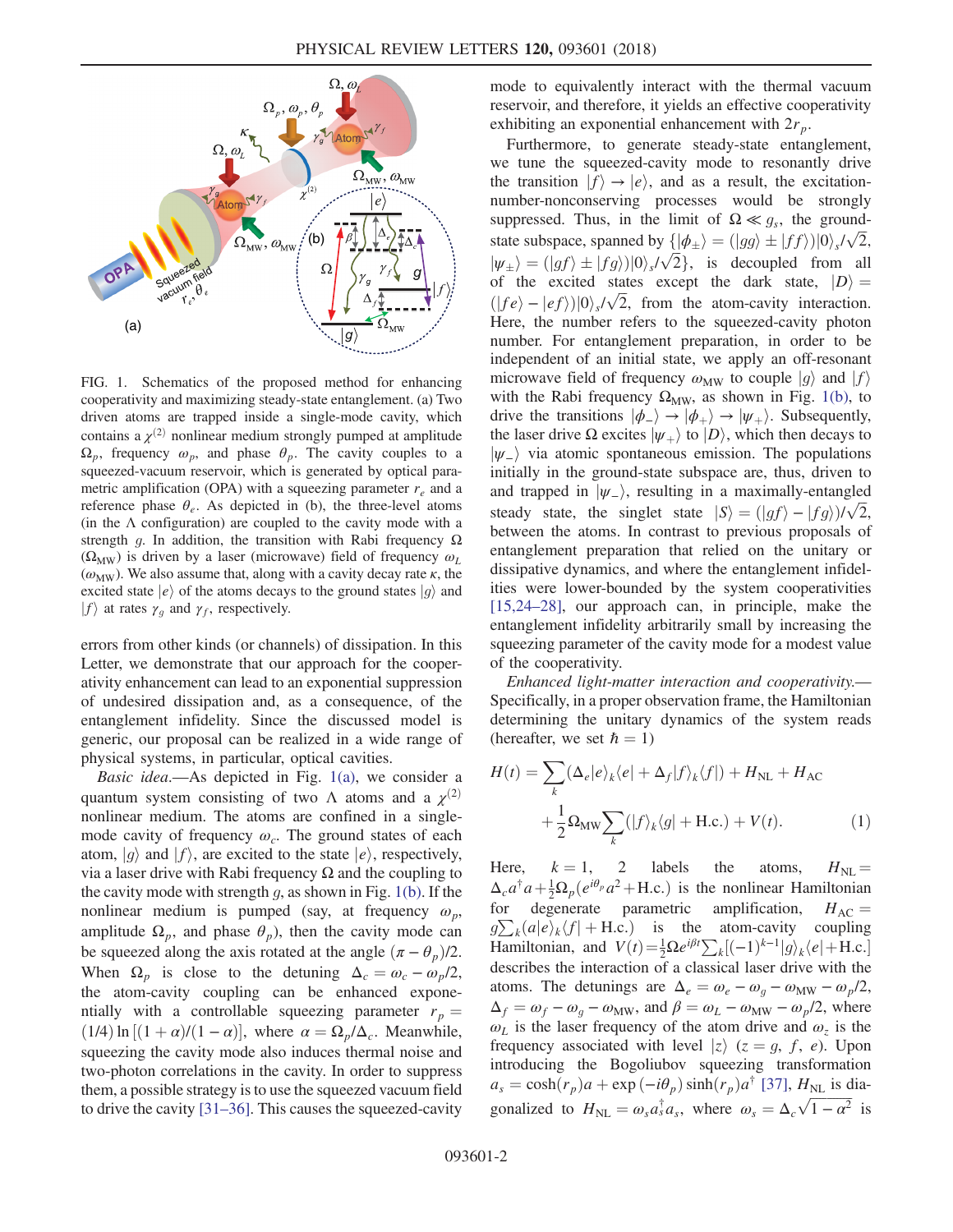the squeezed-cavity frequency. The atom-cavity coupling Hamiltonian likewise becomes  $H_{AC} = \sum_k [(g_s a_s - g'_s a_s^{\dagger})]e_k \langle f| + H.c.]$ , with  $g_s = g \cosh(r_p)$  $k[(g_s a_s - g'_s a_s^{\dagger})|e\rangle_k\langle f| + \text{H.c.}],$  with  $g_s = g \cosh(r_p)$ <br>d  $d = \exp(-i\theta) g \sinh(r)$ . The excitation number and  $g'_s = \exp(-i\theta_p)g\sinh(r_p)$ . The excitation-number-<br>popconserving processes originating from the counternonconserving processes originating from the counterrotating terms of the form  $a_s^{\dagger} \sum_k |e\rangle_k \langle f|$ , and  $a_s^{\dagger} \sum_k |e\rangle_k \langle f|$ , and  $\sum_{k} |f\rangle_{k} \langle e|$  can be neglected under the assumption that  $|f|/\langle e| + \Delta - \Delta_{\alpha}| \ll 1$  corresponding to the rotating- $|g'_s|/(\omega_s + \Delta_e - \Delta_f) \ll 1$ , corresponding to the rotating-<br>wave approximation, such that H is transformed to the  $\frac{|g_s|}{\sum_{i=1}^{n}}$ wave approximation, such that  $H_{AC}$  is transformed to the Iavnes-Cummings Hamiltonian Jaynes-Cummings Hamiltonian

$$
H_{\text{ASC}} = g_s \sum_{k} (a_s |e\rangle_k \langle f| + \text{H.c.}), \tag{2}
$$

<span id="page-2-1"></span>given in terms of the coupling strength  $g_s$  between the atoms and the squeezed-cavity mode. Therefore for  $r_p \geq 1$ , we predict an *exponentially-enhanced atom-cavity* coupling,

$$
\frac{g_s}{g} \sim \frac{1}{2} \exp(r_p),\tag{3}
$$

as plotted in the inset of Fig. [2](#page-2-0). This is because there are  $\sim$ exp  $(2r_p)$  photons converted into a single-photon state,  $|1\rangle_s$ , of the squeezed-cavity mode. Such an exponential enhancement of this light-matter interaction is one of our most important results.

This squeezing also introduces additional noise into the cavity, as mentioned in the description above. To circumvent such undesired noises, a squeezed-vacuum field, with a squeezing parameter  $r_e$  and a reference phase  $\theta_e$ , is used to drive the cavity [see Fig.  $1(a)$ ]. We consider the case where such a field has a much larger linewidth than the cavity mode. Indeed, a squeezing bandwidth of up to ∼GHz has been experimentally demonstrated via optical parametric amplification [\[38](#page-5-3)–40]. Because the linewidth is ∼MHz for typical optical cavities, we can think of this cavity drive as a squeezed reservoir. Hence, by ensuring  $r_e = r_p$  and  $\theta_e + \theta_p = \pm n\pi$   $(n = 1, 3, 5, \cdots)$ , this additional noise can be eliminated completely (see the Supplemental Material [\[41\]](#page-5-4) for details). As a consequence, the squeezed-cavity mode is equivalently coupled to a thermal vacuum reservoir, so that we can use the standard Lindblad operator to describe the cavity decay, yielding  $L_{\text{as}} = \sqrt{\kappa} a_s$  with  $\kappa$  a decay rate. Similarly, atomic sponta-<br>neous emission is also described with the Lindblad operneous emission is also described with the Lindblad operators  $L_{g1} = \sqrt{\gamma_g} |g\rangle_1 \langle e|, L_{f1} = \sqrt{\gamma_f} |f\rangle_1 \langle e|, L_{g2} = \sqrt{\gamma_g} |g\rangle_2 \langle e|,$ and  $L_{f2} = \sqrt{\gamma_f} |f\rangle_2 \langle e|$ . Here, we have assumed that in each atom,  $|e\rangle$  decays to  $|g\rangle$  and  $|f\rangle$ , respectively, with rates  $\gamma_g$ <br>and  $\gamma_g$ . The dynamics of the atom-cavity system is thus and  $\gamma_f$ . The dynamics of the atom-cavity system is, thus, governed by the standard master equation in the Lindblad form  $\dot{\rho}(t) = i[\rho(t), H_s(t)] - \frac{1}{2} \sum_n \mathcal{L}(L_n)\rho(t)$ , where  $\rho(t)$  is<br>the density operator of the system  $H_s(t)$  is given by  $H(t)$ the density operator of the system,  $H_s(t)$  is given by  $H(t)$ but with a  $(a^{\dagger})$  replaced by  $a_s$   $(a_s^{\dagger})$ , and with  $H_{AC}$  replaced<br>by  $H_{ABC}$  Moreover,  $C(a)a = a^{\dagger}a^{\dagger} - 2aa^{\dagger} + aa^{\dagger}a$  and by  $H_{\text{ASC}}$ . Moreover,  $\mathcal{L}(o)\rho = o^{\dagger}o\rho - 2o\rho o^{\dagger} + \rho o^{\dagger}o$  and

<span id="page-2-0"></span>

FIG. 2. Cooperativity enhancement  $C_s/C$  versus the squeezing parameter  $r_p$ . For  $C = 0.2$ , the gray and yellow shaded areas represent the WCR ( $C_s$  < 1) and the SCR ( $C_s$  > 1), respectively. For  $C = 20$ , the two shaded areas represent the regions, respectively, with  $C_s < 100$  and  $C_s > 100$ . The inset shows the exponentially-enhanced effective coupling,  $g_s$ , between atom and cavity.

the sum runs over all dissipative processes mentioned above. We find that the above master equation gives an effective cooperativity  $C_s = g_s^2/(k\gamma)$ . Consequently,<br>increasing r enables an exponential enhancement in the increasing  $r_p$  enables an exponential enhancement in the atom-cavity coupling, given in Eq. [\(3\)](#page-2-1), and thus, the cooperativity enhancement,

$$
\frac{C_s}{C} \sim \frac{1}{4} \exp(2r_p),\tag{4}
$$

as shown in Fig. [2.](#page-2-0) Note that our approach can exponentially strengthen the coherent coupling between atom and cavity, but does not introduce any additional noise into the system. It is seen in Fig. [2](#page-2-0) that the atom-cavity system can be driven from the weak-coupling regime (WCR) to the SCR, e.g., with  $C = 0.2$  and  $r_p \ge 1.5$ . Moreover, an effective cooperativity of  $C_s > 10^2$  can also be achieved with modest C and  $r_p$ , e.g.,  $C = 20$  and  $r_p \ge 1.5$ . As one of many possible applications in quantum information technologies, this enhancement in the cooperativity (or coherent atom-field coupling) can be employed to improve the fidelity of dissipative entanglement preparation.

Maximizing steady-state entanglement.—Let us consider a weak drive Ω, so that the dominant dynamics of the system is restricted to a subspace having, at most, one excitation, and we can treat  $V(t)$  as a perturbation to the system [\[46\]](#page-5-5). After adiabatically eliminating the excited states, the effective Hamiltonian is given by  $H_{\text{eff}} =$  $\Delta_f(\mathcal{I}/2-|\phi_+\rangle\langle\phi_-|+\text{H.c.})+\Omega_{\text{MW}}(|\psi_+\rangle\langle\phi_+|+\text{H.c.})$ , where  $I$  is an identity operator acting on the ground manifold of the atoms. This implies that the microwave field can drive the population from  $|\phi_{+}\rangle$  (or  $|\phi_{-}\rangle$ ) to  $|\psi_{+}\rangle$ . Upon choosing  $\Delta_e = \beta = \omega_s + \Delta_f$ , the population in  $|\psi_+\rangle$  is transferred to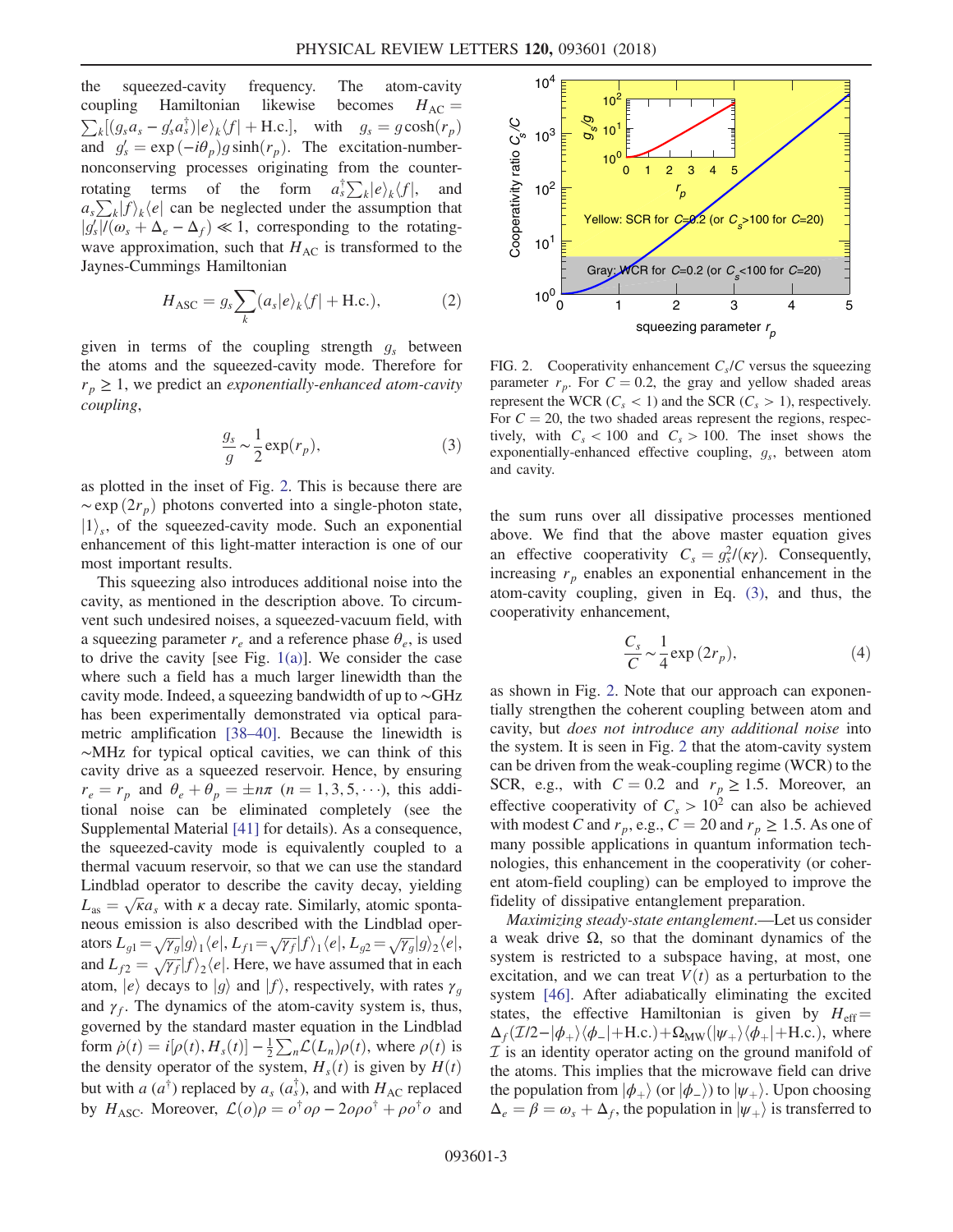$|\psi_{-}\rangle$  via the resonant drive and then the atomic spontaneous emission, which is mediated by the dark state  $|D\rangle$ . At the same time, the transition from  $|\psi_{-}\rangle$  to the excited state of  $|\varphi_e\rangle = (|fe\rangle + |ef\rangle)|0\rangle_s/\sqrt{2}$  is off-resonant,<br>and it is negligible when  $\Omega \ll a$ . In this case, the rates and it is negligible when  $\Omega \ll g_s$ . In this case, the rates of the effective decays into and out of the desired state  $|\psi_{-}\rangle = |S\rangle|0\rangle_s$  are expressed, respectively, as  $\Gamma_{\rm in} = (\Omega/2)^2 [4\gamma_g/\gamma^2 + 4/(\gamma C_s) + \gamma_f/(2\gamma^2 C_s^2)]$  and  $\Gamma_{\rm out} =$ <br>( $\Omega/2$ )<sup>2</sup>[1*U*(*iG*)  $\pm$  (*u*) *u*)*l*(16*x*<sup>2</sup>*G*<sup>2</sup>)] (see the Symplemental  $(2/2)^2[1/(\gamma C_s) + (\gamma + \gamma_f)/(16\gamma^2 C_s^2)]$  (see the Supplemental<br>Material [411 for a detailed derivation). Here  $\gamma = \gamma + \gamma_c$ Material [\[41\]](#page-5-4) for a detailed derivation). Here,  $\gamma = \gamma_g + \gamma_f$ is the total atomic decay rate. In the steady state, the entanglement infidelity can be expressed as  $\delta \sim$  $1/[1 + \Gamma_{\text{in}}/(3\Gamma_{\text{out}})]$ , which is reduced to  $\delta \sim 3\gamma/(4\gamma_g C_s)$ for  $C_s \gg 1$ . Further, as long as  $r_p \geq 1$ , we directly obtain

$$
\delta \sim \frac{3\gamma}{\gamma_g \exp\left(2r_p\right)C}.\tag{5}
$$

This explicitly shows an exponential improvement over the infidelity in the case of previous entanglement preparation protocols relying on engineered dissipation. The parametrically-enhanced cooperativity enables the entanglement infidelity to be very close to zero even for a modest value of C, rather than lower-bounded by  $1/\sqrt{C}$  and  $1/C$  [see<br>Fig. 3(a)]. For the cooperativity values, which are easily Fig. [3\(a\)](#page-3-0)]. For the cooperativity values, which are easily accessible in current experiments, an entanglement infidelity of up to  $\delta \sim 10^{-3}$  can be generated at a time  $t = 200/\gamma$ , as shown in Fig. [3\(b\).](#page-3-0) Note that, by increasing the driving laser strength  $\Omega$ , the population transfer into the desired state is faster and, then, the infidelity is smaller for a given preparation time. However, at the same time, a nonadiabatic error increases with  $Ω$ , causing an increase in the infidelity. Thus, these are two competing processes. In addition, a larger  $C$  can more strongly reduce this nonadiabatic error and, therefore, lead to a smaller optimal driving strength [see Fig. [3\(b\)](#page-3-0)]. In a realistic setup based on ultracold <sup>87</sup>Rb atoms coupled to a Fabry-Perot resonator as discussed below [\[11\]](#page-4-8), an atomic linewidth of  $\gamma/2\pi$  = 3 MHz and the cooperativity of  $C = 42$  could result in  $\delta$  ~ 1.2 × 10<sup>-3</sup>, together with  $t \sim 11 \mu s$ , which allows us to neglect atomic decoherence.

We now consider the counter-rotating terms. In the limit  $\frac{g_s}{\alpha f}$  $|g_s'|/\Delta_e \ll 1$ , we find that such terms cause an energy shift of  $|g_s|^2/(2\Delta_e)$  to be imposed on the ground states and a<br>coherent coupling, of strength  $|g_s|^2/(2\Delta_e)$  between the solver compling, of strength  $|g_s|^2/(2\Delta_e)$ , between the<br>states  $|d_b \rangle$  and  $|d_b \rangle$  [47]. To remove these detrimental states  $|\phi_+\rangle$  and  $|\phi_-\rangle$  [\[47\]](#page-5-6). To remove these detrimental<br>effects the detunings need to be modified as  $\Lambda$  – effects, the detunings need to be modified as  $\Delta_e =$  $\beta - |g_s|^2/(2\Delta_e) = \omega_s + \Delta_f - |g_s|^2/\Delta_e$  and  $\Delta_f = \Omega_{\rm MW}/\sqrt{2} +$  $\frac{2}{2}(2\Delta_e)$ , according to the analysis given in the<br>splemental Material [41]. In this situation, the full  $|g_s|^{7}/(2\Delta_e)$ , according to the analysis given in the Supplemental Material [\[41\].](#page-5-4) In this situation, the full system can be mapped to a simplified system that excludes the counter-rotating terms and has been discussed above. We numerically integrate the full master equation with the modified detunings [\[48,49\]](#page-5-7), and find that, as in Fig. [3\(a\)](#page-3-0),

<span id="page-3-0"></span>

FIG. 3. (a) Evolution of the entanglement infidelity  $\delta$  for different driving strengths  $\Omega = 0.5\gamma$ , 1.0 $\gamma$ , and 1.5 $\gamma$ , with the cooperativity  $C = 20$ . We assumed  $\Delta_f = \Omega/2^{7/4}$  and  $\Delta_f =$  $\Omega/2^{7/4} + |g_s'|^2/(2\Delta_e), \Delta_e = 200g_s'$  when using the effective (thick<br>curves) and full (symbols) master equations, respectively. This  $s = \frac{1}{\sqrt{3}} \left( \frac{1}{\sqrt{2}} \right)$  and full (symbols) master equations, respectively. This yields an excellent agreement especially for time  $t \in [0, 500/\gamma]$ .<br>The steady-state error decreases as O and becomes closer to The steady-state error decreases as  $\Omega$  and becomes closer to  $6/(e^{2r_p}C)$  (thin solid line), far below both  $1/\sqrt{C}$  (thin dashed line)<br>and  $1/C$  (thin dotted-dashed line), (b) Entanglement infidelity at and <sup>1</sup>/C (thin dotted-dashed line). (b) Entanglement infidelity at  $t = 200/\gamma$  as a function of C and  $\Omega$ . Here, due to excellent agreement between our predictions based on the full and effective master equations in panel (a), only the latter equation was used in panel (b). The solid line represents the optimal drive resulting in the smallest error for a given cooperativity. In both plots, we have assumed that  $\gamma_g = \gamma/2$ ,  $\kappa = 2\gamma/3$ ,  $\Omega_{\text{MW}} = \sqrt{2}\Delta_f$ ,  $r_p = 3$ ,  $\theta_p = \pi$ , while the initial state of the atoms is  $(\mathcal{I} - |\psi_{-}\rangle\langle \psi_{-} |)/3$  and the cavity is initially in the vacuum.

the exact entanglement infidelity is in excellent agreement with the prediction of the effective dynamics during a very long time interval (e.g.,  $0 \le t \le 500/\gamma$ ).

Possible implementations.—We consider a possible experimental implementation utilizing ultracold <sup>87</sup>Rb atoms trapped in a high-finesse Fabry-Perot resonator [\[11\].](#page-4-8) Here, the  $87Rb$  atoms are used for the Λ-configuration atoms, and the Fabry-Perot resonator works as the single-mode cavity. When focusing on electric-dipole transitions of the  $D_1$  line at a wavelength of 795 nm, we choose  $|g\rangle \equiv |F = 1, m_F = -1\rangle, \quad |f\rangle \equiv |F = 2, m_F = -2\rangle, \quad \text{and}$  $|e\rangle \equiv |F'=2, m'_F = -2\rangle$ , where  $F^{(l)}$  and  $m_F^{(l)}$  are quantum<br>numbers characterizing the Zeeman states in the manifolds numbers characterizing the Zeeman states in the manifolds  $5S_{1/2}$  (5P<sub>1/2</sub>). In this situation, a circularly  $\sigma^-$ -polarized control laser and a  $\pi$ -polarized-cavity mode are needed to couple the transitions  $|F = 1, m_F = -1\rangle \rightarrow$  and  $|F = 2, m_F = -2\rangle \rightarrow |F' = 2, m'_F = -2\rangle$ , respectively.<br>For the two ground states although their electric-dipole For the two ground states, although their electric-dipole transition is forbidden due to their same parity, a microwave field could directly couple these states through the magnetic-dipole interaction. Such a coupling has experimentally reached values of hundreds of kHz [\[50,51\].](#page-5-8) Moreover, the cavity mode can be squeezed typically using, e.g., a periodically-poled  $KTiOPO<sub>4</sub>$  (PPKTP) crystal [\[52](#page-6-0)–54]. In order to generate a squeezed-vacuum reservoir, we can also use a PPKTP crystal with a high-bandwidth pump, so the squeezing bandwidth of up to ∼GHz [\[38,39\]](#page-5-3) is possible.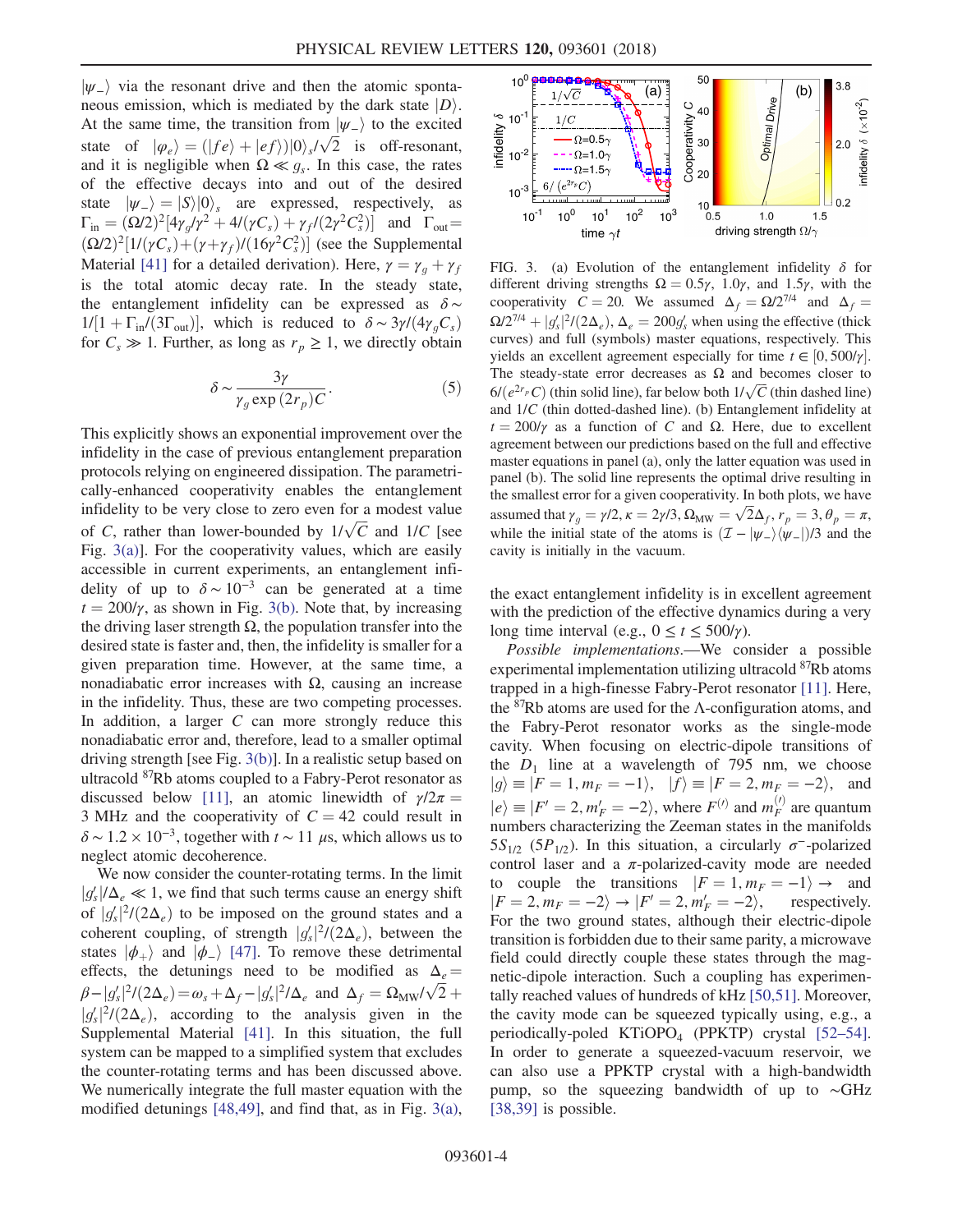Solid-state implementations can be considered in the context of nitrogen-vacancy (NV) centers in diamond with a whispering-gallery-mode (WGM) microresonator [\[7\].](#page-4-4) In this setup, the electronic spin states of the NV centers are used to form the Λ-configuration structures, such that  $|g\rangle \equiv |$  $3A_2, m_s = -1$ ,  $|f\rangle = |3A_2, m_s = +1$ , and  $|e\rangle =$  $(|E_-, m_s = +1\rangle + |E_+, m_s = -1\rangle)/\sqrt{2}$ . The NV spins have extremely long coherence times at room temperature have extremely long coherence times at room temperature, while the WGM microresonators made out of nonlinear crystals exhibit strong optical nonlinearities [\[55,56\].](#page-6-1) These are the key requirements for the entanglement preparation with a weak atom drive and a squeezed-cavity mode.

As an alternative example of solid-state system, the proposed method of maximizing steady-state entanglement can also be realized in superconducting quantum circuits [\[57](#page-6-2)–59], where two flux or transmon qubits and a coplanar waveguide resonator are used [\[2,60\]](#page-4-1). A superconducting quantum interference device (SQUID) can be inserted into the resonator, which is able to create the squeezed vacuum in the resonator [\[31,61](#page-5-1)–65]. All required parts of such devices have been implemented in superconducting experiments [\[3\]](#page-4-2).

Conclusions.—We have shown that parametric squeezing enables an exponential enhancement of both coherent coupling between an atom and a cavity, as well as the corresponding cooperativity. As a simple application, the steady-state entanglement preparation, which results in an exponentially better fidelity than previous dissipation-based protocols, has also been demonstrated here. In principle, our method can be extended to other local quantum operations, e.g., many-body entanglement preparation [\[28,66\]](#page-5-9) and quantum gate implementations [\[29,67](#page-5-10)–70]. We suggest to use squeezed light for only performing local intracavity quantum operations and to turn it off for converting stationary qubits into flying qubits. Moreover, due to a controllable squeezed-cavity frequency, the present method should enable reaching the ultra-SCR in optical cavities. Thus, one may observe many interesting phenomena in cavity-QED, similar to those observed in circuit QED [\[3,71](#page-4-2)– [73\].](#page-4-2) Indeed, in particular for optical cavities, enhancing the light-matter interaction and cooperativities is of both fundamental and practical importance, so we expect that this technique could find diverse applications in quantum technologies [\[74,75\].](#page-6-3)

W. Q. and J. Q. Y. were supported in part by the National Key Research and Development Program of China (Grant No. 2016YFA0301200), the China Postdoctoral Science Foundation (Grant No. 2017M610752), the MOST 973 Program of China (Grant No. 2014CB921401), the NSFC (Grant No. 11774022), and the NSAF (Grant No. U1530401). A. M. and F. N. acknowledge the support of a grant from the John Templeton Foundation. F. N. was partially supported by the MURI Center for Dynamic Magneto-Optics via the AFOSR Grant No. FA9550-14-1-0040, the Japan Society for the Promotion of Science (KAKENHI), the IMPACT program of JST, CREST Grant No. JPMJCR1676, RIKEN-AIST Challenge Research Fund, and JSPS-RFBR Grant No. 17- 52-50023.

- <span id="page-4-0"></span>[1] S. Haroche and J.-M. Raimond, Exploring the Quantum: Atoms, Cavities, and Photons ( Oxford University Press, Oxford, 2006).
- <span id="page-4-1"></span>[2] J. Q. You and F. Nori, Atomic physics and quantum optics using superconducting circuits, [Nature \(London\)](https://doi.org/10.1038/nature10122) 474, 589 [\(2011\).](https://doi.org/10.1038/nature10122)
- <span id="page-4-2"></span>[3] X. Gu, A. F. Kockum, A. Miranowicz, Y.-x. Liu, and F. Nori, Microwave photonics with superconducting quantum circuits, [Phys. Rep.](https://doi.org/10.1016/j.physrep.2017.10.002) 718–719, 1 (2017).
- [4] R. J. Schoelkopf and S. M. Girvin, Wiring up quantum systems, [Nature \(London\)](https://doi.org/10.1038/451664a) 451, 664 (2008).
- [5] Z. L. Xiang, S. Ashhab, J. Q. You, and F. Nori, Hybrid quantum circuits: Superconducting circuits interacting with other quantum systems, [Rev. Mod. Phys.](https://doi.org/10.1103/RevModPhys.85.623) 85, 623 (2013).
- <span id="page-4-3"></span>[6] B. Lev, K. Srinivasan, P. Barclay, O. Painter, and H. Mabuchi, Feasibility of detecting single atoms using photonic bandgap cavities, [Nanotechnology](https://doi.org/10.1088/0957-4484/15/10/010) 15, S556 (2004).
- <span id="page-4-4"></span>[7] Y. Park, A. K. Cook, and H. Wang, Cavity QED with diamond nanocrystals and silica microspheres, [Nano Lett.](https://doi.org/10.1021/nl061342r) 6, [2075 \(2006\)](https://doi.org/10.1021/nl061342r).
- [8] J. D. Thompson, T. G. Tiecke, N. P. de Leon, J. Feist, A. V. Akimov, M. Gullans, A. S. Zibrov, V. Vuletić, and M. D. Lukin, Coupling a single trapped atom to a nanoscale optical cavity, Science 340[, 1202 \(2013\).](https://doi.org/10.1126/science.1237125)
- [9] I. Shomroni, S. Rosenblum, Y. Lovsky, O. Bechler, G. Guendelman, and B. Dayan, All-optical routing of single photons by a one-atom switch controlled by a single photon, Science 345[, 903 \(2014\)](https://doi.org/10.1126/science.1254699).
- [10] S. Kato and T. Aoki, Strong Coupling between a Trapped Single Atom and an All-Fiber Cavity, [Phys. Rev. Lett.](https://doi.org/10.1103/PhysRevLett.115.093603) 115, [093603 \(2015\).](https://doi.org/10.1103/PhysRevLett.115.093603)
- <span id="page-4-8"></span>[11] C. Hamsen, K. N. Tolazzi, T. Wilk, and G. Rempe, Two-Photon Blockade in an Atom-Driven Cavity QED System, Phys. Rev. Lett. 118[, 133604 \(2017\).](https://doi.org/10.1103/PhysRevLett.118.133604)
- [12] S. Welte, B. Hacker, S. Daiss, S. Ritter, and G. Rempe, Cavity Carving of Atomic Bell States, [Phys. Rev. Lett.](https://doi.org/10.1103/PhysRevLett.118.210503) 118, [210503 \(2017\).](https://doi.org/10.1103/PhysRevLett.118.210503)
- <span id="page-4-5"></span>[13] T. Pellizzari, S. A. Gardiner, J. I. Cirac, and P. Zoller, Decoherence, Continuous Observation, and Quantum Computing: A Cavity QED Model, [Phys. Rev. Lett.](https://doi.org/10.1103/PhysRevLett.75.3788) 75, [3788 \(1995\).](https://doi.org/10.1103/PhysRevLett.75.3788)
- [14] S.-B. Zheng and G.-C. Guo, Efficient Scheme for Two-Atom Entanglement and Quantum Information Processing in Cavity QED, [Phys. Rev. Lett.](https://doi.org/10.1103/PhysRevLett.85.2392) 85, 2392 (2000).
- <span id="page-4-6"></span>[15] A. S. Sørensen and K. Mølmer, Measurement Induced Entanglement and Quantum Computation with Atoms in Optical Cavities, Phys. Rev. Lett. 91[, 097905 \(2003\)](https://doi.org/10.1103/PhysRevLett.91.097905).
- <span id="page-4-7"></span>[16] S. Bose, P. L. Knight, M. B. Plenio, and V. Vedral, Proposal for Teleportation of an Atomic State via Cavity Decay, [Phys.](https://doi.org/10.1103/PhysRevLett.83.5158) Rev. Lett. 83[, 5158 \(1999\)](https://doi.org/10.1103/PhysRevLett.83.5158).
- [17] G. Chimczak, R. Tanaś, and A. Miranowicz, Teleportation with insurance of an entangled atomic state via cavity decay, Phys. Rev. A 71[, 032316 \(2005\)](https://doi.org/10.1103/PhysRevA.71.032316).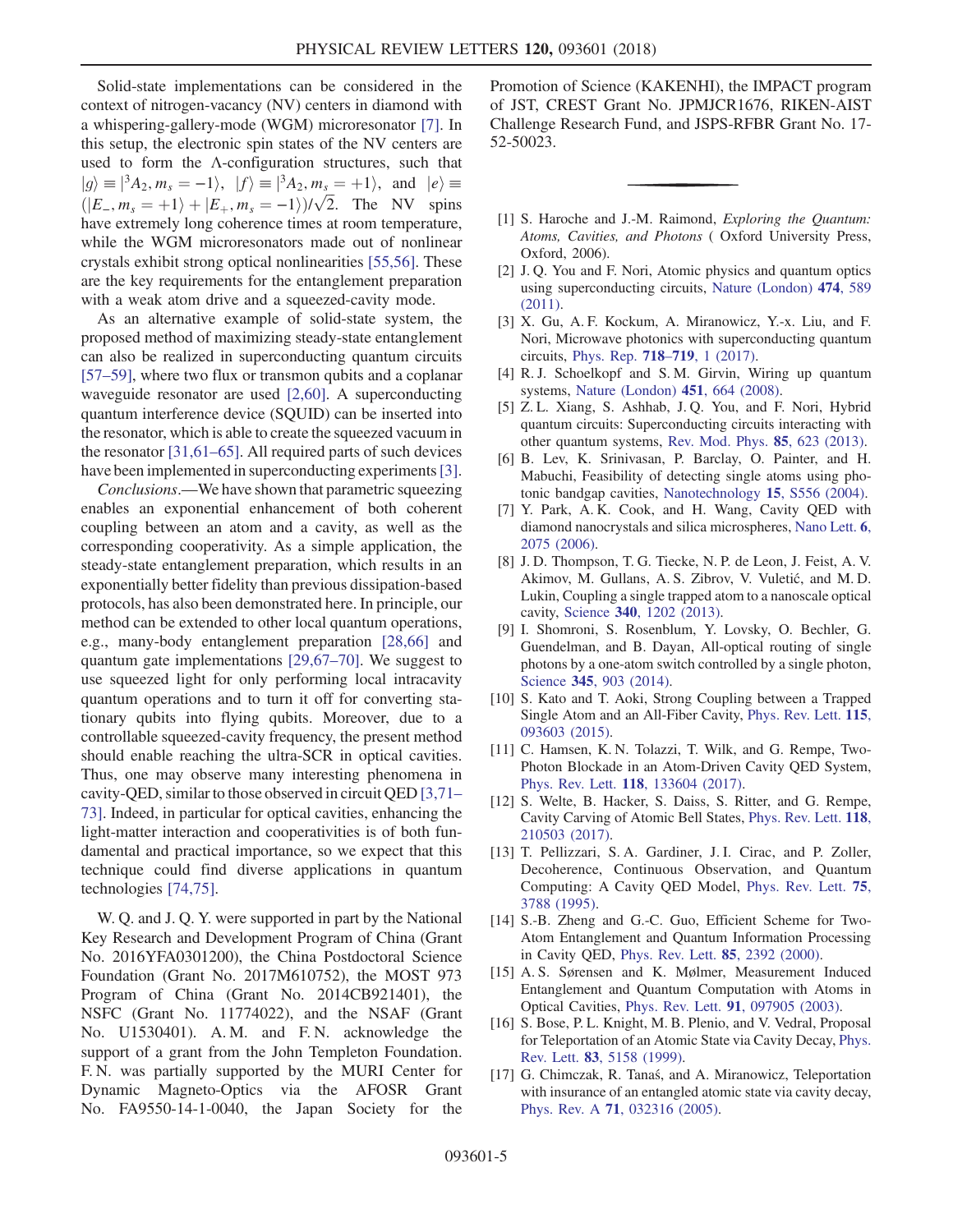- [18] B. Kraus, H. P. Büchler, S. Diehl, A. Kantian, A. Micheli, and P. Zoller, Preparation of entangled states by quantum Markov processes, Phys. Rev. A 78[, 042307 \(2008\)](https://doi.org/10.1103/PhysRevA.78.042307).
- [19] F. Verstraete, M. M. Wolf, and J. I. Cirac, Quantum computation and quantum-state engineering driven by dissipation, Nat. Phys. 5[, 633 \(2009\).](https://doi.org/10.1038/nphys1342)
- [20] H. Krauter, C. A. Muschik, K. Jensen, W. Wasilewski, J. M. Petersen, J. I. Cirac, and E. S. Polzik, Entanglement Generated by Dissipation and Steady State Entanglement of Two Macroscopic Objects, [Phys. Rev. Lett.](https://doi.org/10.1103/PhysRevLett.107.080503) 107, 080503 [\(2011\).](https://doi.org/10.1103/PhysRevLett.107.080503)
- [21] D. K. Burgarth, P. Facchi, V. Giovannetti, H. Nakazato, S. Pascazio, and K. Yuasa, Exponential rise of dynamical complexity in quantum computing through projections, [Nat.](https://doi.org/10.1038/ncomms6173) Commun. 5[, 5173 \(2014\).](https://doi.org/10.1038/ncomms6173)
- [22] I. Yusipov, T. Laptyeva, S. Denisov, and M. Ivanchenko, Localization in Open Quantum Systems, [Phys. Rev. Lett.](https://doi.org/10.1103/PhysRevLett.118.070402) 118[, 070402 \(2017\).](https://doi.org/10.1103/PhysRevLett.118.070402)
- [23] M. Hartmann, D. Poletti, M. Ivanchenko, S. Denisov, and P. Hänggi, Asymptotic Floquet states of open quantum systems: The role of interaction, [New J. Phys.](https://doi.org/10.1088/1367-2630/aa7ceb) 19, 083011 [\(2017\).](https://doi.org/10.1088/1367-2630/aa7ceb)
- <span id="page-5-0"></span>[24] M. J. Kastoryano, F. Reiter, and A. S. Sørensen, Dissipative Preparation of Entanglement in Optical Cavities, [Phys. Rev.](https://doi.org/10.1103/PhysRevLett.106.090502) Lett. 106[, 090502 \(2011\)](https://doi.org/10.1103/PhysRevLett.106.090502).
- [25] L.-T. Shen, X.-Y. Chen, Z.-B. Yang, H.-Z. Wu, and S.-B. Zheng, Steady-state entanglement for distant atoms by dissipation in coupled cavities, [Phys. Rev. A](https://doi.org/10.1103/PhysRevA.84.064302) 84, 064302 [\(2011\).](https://doi.org/10.1103/PhysRevA.84.064302)
- [26] Y. Lin, J. P. Gaebler, F. Reiter, T. R. Tan, R. Bowler, A. S. Sørensen, D. Leibfried, and D. J. Wineland, Dissipative production of a maximally entangled steady state of two quantum bits, [Nature \(London\)](https://doi.org/10.1038/nature12801) 504, 415 (2013).
- [27] S.-L. Su, X.-Q. Shao, H.-F. Wang, and S. Zhang, Scheme for entanglement generation in an atom-cavity system via dissipation, Phys. Rev. A 90[, 054302 \(2014\).](https://doi.org/10.1103/PhysRevA.90.054302)
- <span id="page-5-9"></span>[28] F. Reiter, D. Reeb, and A. S. Sørensen, Scalable Dissipative Preparation of Many-Body Entanglement, [Phys. Rev. Lett.](https://doi.org/10.1103/PhysRevLett.117.040501) 117[, 040501 \(2016\).](https://doi.org/10.1103/PhysRevLett.117.040501)
- <span id="page-5-10"></span>[29] J. Borregaard, P. Komar, E. M. Kessler, A. S. Sørensen, and M. D. Lukin, Heralded Quantum Gates with Integrated Error Detection in Optical Cavities, [Phys. Rev. Lett.](https://doi.org/10.1103/PhysRevLett.114.110502) 114, [110502 \(2015\).](https://doi.org/10.1103/PhysRevLett.114.110502)
- [30] W. Qin, X. Wang, A. Miranowicz, Z. Zhong, and F. Nori, Heralded quantum controlled-phase gates with dissipative dynamics in macroscopically distant resonators, [Phys. Rev.](https://doi.org/10.1103/PhysRevA.96.012315) A 96[, 012315 \(2017\)](https://doi.org/10.1103/PhysRevA.96.012315).
- <span id="page-5-1"></span>[31] K. W. Murch, S. J. Weber, K. M. Beck, E. Ginossar, and I. Siddiqi, Reduction of the radiative decay of atomic coherence in squeezed vacuum, [Nature \(London\)](https://doi.org/10.1038/nature12264) 499, 62 (2013).
- [32] M. Bartkowiak, L.-A. Wu, and A. Miranowicz, Ouantum circuits for amplification of Kerr nonlinearity via quadrature squeezing, J. Phys. B 47[, 145501 \(2014\).](https://doi.org/10.1088/0953-4075/47/14/145501)
- [33] X.-Y. Lü, Y. Wu, J. R. Johansson, H. Jing, J. Zhang, and F. Nori, Squeezed Optomechanics with Phase-Matched Amplification and Dissipation, [Phys. Rev. Lett.](https://doi.org/10.1103/PhysRevLett.114.093602) 114, 093602 [\(2015\).](https://doi.org/10.1103/PhysRevLett.114.093602)
- [34] M. Lemonde, N. Didier, and A. A. Clerk, Enhanced nonlinear interactions in quantum optomechanics via mechanical amplification, Nat. Commun. 7[, 11338 \(2016\).](https://doi.org/10.1038/ncomms11338)
- [35] J. B. Clark, F. Lecocq, R. W. Simmonds, J. Aumentado, and J. D. Teufel, Sideband cooling beyond the quantum backaction limit with squeezed light, [Nature \(London\)](https://doi.org/10.1038/nature20604) 541, 191 [\(2017\).](https://doi.org/10.1038/nature20604)
- [36] S. Zeytinoğlu, A. İmamoğlu, and S. Huber, Engineering Matter Interactions Using Squeezed Vacuum, [Phys. Rev. X](https://doi.org/10.1103/PhysRevX.7.021041) 7[, 021041 \(2017\)](https://doi.org/10.1103/PhysRevX.7.021041).
- <span id="page-5-2"></span>[37] M.O. Scully and M.S. Zubairy, *Quantum Optics* (Cambridge University Press, Cambridge, 1997).
- <span id="page-5-3"></span>[38] S. Ast, M. Mehmet, and R. Schnabel, High-bandwidth squeezed light at 1550 nm from a compact monolithic PPKTP cavity, Opt. Express 21[, 13572 \(2013\).](https://doi.org/10.1364/OE.21.013572)
- [39] T. Serikawa, J. Yoshikawa, K. Makino, and A. Furusawa, Creation and measurement of broadband squeezed vacuum from a ring optical parametric oscillator, [Opt. Express](https://doi.org/10.1364/OE.24.028383) 24, [28383 \(2016\).](https://doi.org/10.1364/OE.24.028383)
- [40] C. F. Ockeloen-Korppi, E. Damskägg, J.-M. Pirkkalainen, T. T. Heikkilä, F. Massel, and M. A. Sillanpää, Noiseless Quantum Measurement and Squeezing of Microwave Fields Utilizing Mechanical Vibrations, [Phys. Rev. Lett.](https://doi.org/10.1103/PhysRevLett.118.103601) 118, [103601 \(2017\).](https://doi.org/10.1103/PhysRevLett.118.103601)
- <span id="page-5-4"></span>[41] See Supplemental Material at [http://link.aps.org/](http://link.aps.org/supplemental/10.1103/PhysRevLett.120.093601) [supplemental/10.1103/PhysRevLett.120.093601](http://link.aps.org/supplemental/10.1103/PhysRevLett.120.093601) for detailed derivations of our main results, which includes Refs. [41–44].
- [42] M. Stefszky, R. Ricken, C. Eigner, V. Quiring, H. Herrmann, and C. Silberhorn, Waveguide Cavity Resonator as a Source of Optical Squeezing, [Phys. Rev. Applied](https://doi.org/10.1103/PhysRevApplied.7.044026) 7, [044026 \(2017\).](https://doi.org/10.1103/PhysRevApplied.7.044026)
- [43] F. Mallet, M. A. Castellanos-Beltran, H. S. Ku, S. Glancy, E. Knill, K. D. Irwin, G. C. Hilton, L. R. Vale, and K. W. Lehnert, Quantum State Tomography of an Itinerant Squeezed Microwave Field, [Phys. Rev. Lett.](https://doi.org/10.1103/PhysRevLett.106.220502) 106, 220502 [\(2011\).](https://doi.org/10.1103/PhysRevLett.106.220502)
- [44] D. M. Toyli, A. W. Eddins, S. Boutin, S. Puri, D. Hover, V. Bolkhovsky, W. D. Oliver, A. Blais, and I. Siddiqi, Resonance Fluorescence from an Artificial Atom in Squeezed Vacuum, Phys. Rev. X 6[, 031004 \(2016\).](https://doi.org/10.1103/PhysRevX.6.031004)
- [45] M. A. Castellanos-Beltran, K. D. Irwin, G. C. Hilton, L. R. Vale, and K. W. Lehnert, Amplification and squeezing of quantum noise with a tunable Josephson metamaterial, [Nat.](https://doi.org/10.1038/nphys1090) Phys. 4[, 929 \(2008\)](https://doi.org/10.1038/nphys1090).
- <span id="page-5-5"></span>[46] F. Reiter and A. S. Sørensen, Effective operator formalism for open quantum systems, Phys. Rev. A 85[, 032111 \(2012\).](https://doi.org/10.1103/PhysRevA.85.032111)
- <span id="page-5-6"></span>[47] O. Gamel and D.F. V James, Time-averaged quantum dynamics and the validity of the effective hamiltonian model, Phys. Rev. A 82[, 052106 \(2010\).](https://doi.org/10.1103/PhysRevA.82.052106)
- <span id="page-5-7"></span>[48] J. R. Johansson, P. D. Nation, and F. Nori, Qutip: An opensource Python framework for the dynamics of open quantum systems, [Comput. Phys. Commun.](https://doi.org/10.1016/j.cpc.2012.02.021) 183, 1760 (2012).
- [49] J. R. Johansson, P. D. Nation, and F. Nori, Qutip 2: A Python framework for the dynamics of open quantum systems, [Comput. Phys. Commun.](https://doi.org/10.1016/j.cpc.2012.11.019) 184, 1234 (2013).
- <span id="page-5-8"></span>[50] P. Treutlein, T. Steinmetz, Y. Colombe, B. Lev, P. Hommelhoff, J. Reichel, M. Greiner, O. Mandel, A. Widera, T. Rom, I. Bloch, and T. W. Hänsch, Quantum information processing in optical lattices and magnetic microtraps, [Fortschr. Phys.](https://doi.org/10.1002/prop.200610325) 54[, 702 \(2006\)](https://doi.org/10.1002/prop.200610325).
- [51] L. Sárkány, P. Weiss, H. Hattermann, and J. Fortágh, Controlling the magnetic-field sensitivity of atomic-clock